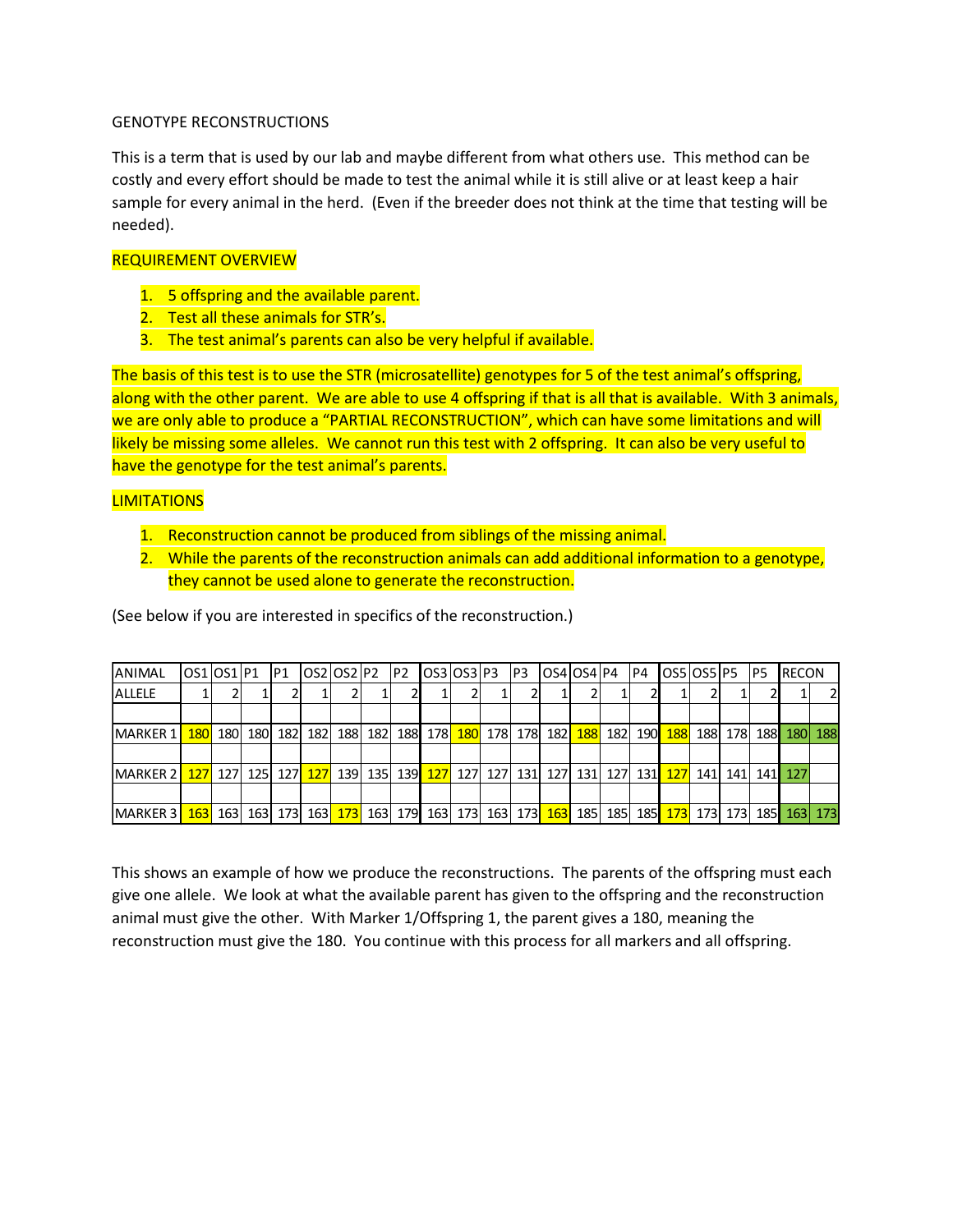| ANIMAL          | OS <sub>1</sub> | OS <sub>1</sub> | P1  | P1  | <b>RECON</b> |     |
|-----------------|-----------------|-----------------|-----|-----|--------------|-----|
| <b>ALLELE</b>   |                 | 2               | 1   | 2   |              |     |
|                 |                 |                 |     |     |              |     |
| <b>MARKER 1</b> | <b>180</b>      | 180             | 180 | 182 | 180          | 188 |
|                 |                 |                 |     |     |              |     |

The reason that we use STR's only, is that if there is a problem with the parentage of one of the offspring, there is no way with SNP's to realize there is an issue.

| ANIMAL                                                                                                                                                                                                                                              |            |         |         |         | $\textsf{OSS}$   OS3   P3 |  | OS4 OS4 P4 P4 |  | OS5 OS5 P5                                                                                  |  | IP5     | <b>IRECON</b> |                |                         |
|-----------------------------------------------------------------------------------------------------------------------------------------------------------------------------------------------------------------------------------------------------|------------|---------|---------|---------|---------------------------|--|---------------|--|---------------------------------------------------------------------------------------------|--|---------|---------------|----------------|-------------------------|
| ALLELE                                                                                                                                                                                                                                              |            |         |         |         |                           |  |               |  |                                                                                             |  |         |               |                | $\overline{\mathbf{3}}$ |
|                                                                                                                                                                                                                                                     |            |         |         |         |                           |  |               |  |                                                                                             |  |         |               |                |                         |
| MARKER 1                                                                                                                                                                                                                                            | <b>180</b> | 180 180 | 182 182 | 188 182 |                           |  |               |  | 188 <mark>  178</mark>   180  180  182 <b>  182  188 </b> 182  190 <mark>  188</mark>   188 |  | 178 188 |               | <b>178 180</b> | 188                     |
|                                                                                                                                                                                                                                                     |            |         |         |         |                           |  |               |  |                                                                                             |  |         |               |                |                         |
| MARKER 2 <mark>127</mark> 127 125 127 127 139 135 139 127 127 127 131 127 131 127 131 127 131 127 141 141 141 127                                                                                                                                   |            |         |         |         |                           |  |               |  |                                                                                             |  |         |               |                |                         |
|                                                                                                                                                                                                                                                     |            |         |         |         |                           |  |               |  |                                                                                             |  |         |               |                |                         |
| MARKER 3 <mark>  163</mark>   163   163   173   163 <mark>  173</mark>   163   179   163   179   163   173   185   185   185   173   173   173   173   163   173   179   179   179   179   179   179   179   179   179   179   179   179   179   17 |            |         |         |         |                           |  |               |  |                                                                                             |  |         |               |                |                         |

Notice that the reconstruction using the above 5 offspring, is showing that there are 3 alleles for two markers. This is not possible, so there is a problem with parentage.

| ANIMAL          | OS1 OS1 P1 |            |                  | P1  |     | OS2 OS2 P2 |     | IP2 |                                                 |  |                 | 0S3 0S3 P3 P3 0S4 0S4 P4 |            |     | IP4         | OS5 OS5 P5 |             |       | P <sub>5</sub> | <b>RECON</b> |            |                         |
|-----------------|------------|------------|------------------|-----|-----|------------|-----|-----|-------------------------------------------------|--|-----------------|--------------------------|------------|-----|-------------|------------|-------------|-------|----------------|--------------|------------|-------------------------|
| <b>ALLELE</b>   |            |            |                  |     |     |            |     |     |                                                 |  | $1 \t2 \t1 \t2$ |                          |            |     |             |            |             |       |                |              |            | $\overline{\mathbf{3}}$ |
|                 |            |            |                  |     |     |            |     |     |                                                 |  |                 |                          |            |     |             |            |             |       |                |              |            |                         |
| MARKER 1        | <b>180</b> | <b>180</b> | 180              | 182 | 182 | 188        | 182 |     | 188 178 180 180 182                             |  |                 | 182                      | <b>188</b> | 182 | 190         | <b>188</b> | 188         | 178   | <b>188</b>     | 178I         | <b>180</b> | 188                     |
|                 |            |            |                  |     |     |            |     |     |                                                 |  |                 |                          |            |     |             |            |             |       |                |              |            |                         |
| <b>MARKER 2</b> | 127        | 127        | 125 <sub>l</sub> | 127 | 127 | 139        | 135 |     |                                                 |  |                 | 139 127 127 127 131 127  | 131        | 127 | 131         | 127        | 141         | 141 I | 141            | 127          |            |                         |
|                 |            |            |                  |     |     |            |     |     |                                                 |  |                 |                          |            |     |             |            |             |       |                |              |            |                         |
| <b>MARKER 3</b> | 163        | 1631       | 1631             |     | 163 | 173        | 163 |     | 179 163 <mark>179</mark> 163 173 <mark>1</mark> |  |                 | 163                      | 185        | 185 | <b>1851</b> | 173        | <b>1731</b> | 173   | 185            |              | 163 173    | 179                     |

We will then go through a process of elimination to determine which offspring does not fit the reconstructed parent. In the example above, Offspring 3 is the one adding the extra alleles and removing it from the reconstruction will produce a good result, as shown below.

| <b>ANIMAL</b>                                                                                                                                         |  |  |  |  | $\textsf{IOS4}$   $\textsf{PS4}$   $\textsf{P4}$ |  | <b>OS5 OS5 P5</b>                                                            |     | P5 | <b>RECON</b> |                |
|-------------------------------------------------------------------------------------------------------------------------------------------------------|--|--|--|--|--------------------------------------------------|--|------------------------------------------------------------------------------|-----|----|--------------|----------------|
| <b>ALLELE</b>                                                                                                                                         |  |  |  |  |                                                  |  |                                                                              |     |    |              | $\overline{2}$ |
|                                                                                                                                                       |  |  |  |  |                                                  |  |                                                                              |     |    |              |                |
| MARKER 1                                                                                                                                              |  |  |  |  |                                                  |  | <mark>180</mark> 180 180 182 182 188 182 188 182 188 182 188 182 190 188 188 | 178 |    | 188 180      | 188            |
|                                                                                                                                                       |  |  |  |  |                                                  |  |                                                                              |     |    |              |                |
| MARKER 2 <mark>  127</mark>   127   125   127 <mark>  127</mark>   139   135   139   127   131   127   131   127   141   141   141   127              |  |  |  |  |                                                  |  |                                                                              |     |    |              |                |
|                                                                                                                                                       |  |  |  |  |                                                  |  |                                                                              |     |    |              |                |
| MARKER 3 <mark>  163</mark>   163   163   173   163 <mark>  173</mark>   163   179 <mark>  163</mark>   185   185   175   173   173   185   163   173 |  |  |  |  |                                                  |  |                                                                              |     |    |              |                |